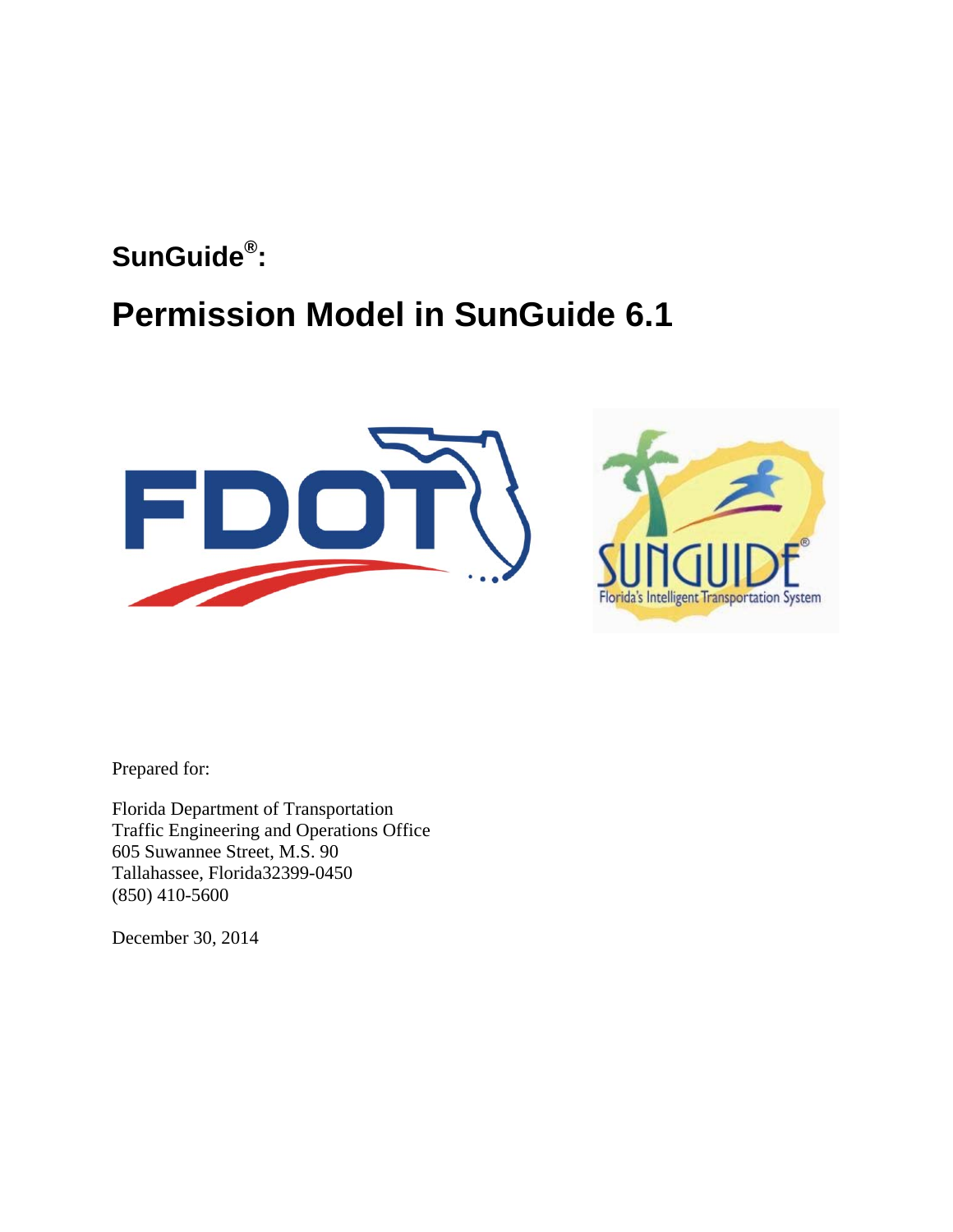| <b>Document Control Panel</b> |                                    |                |             |  |
|-------------------------------|------------------------------------|----------------|-------------|--|
| File Name:                    | Permission Model SunGuide 6.1.docx |                |             |  |
| File Location:                | SunGuide CM Repository             |                |             |  |
| CDRL:                         | n/a                                |                |             |  |
| <b>Name</b>                   |                                    | <b>Initial</b> | <b>Date</b> |  |
| Created By:                   | Tucker Brown, SwRI                 | <b>TJB</b>     | 10/14/14    |  |
| Reviewed By:                  |                                    |                |             |  |
|                               |                                    |                |             |  |
|                               |                                    |                |             |  |
| Modified By:                  | Tucker Brown, SwRI                 | TJB            | 12/30/14    |  |
|                               |                                    |                |             |  |
|                               |                                    |                |             |  |
|                               |                                    |                |             |  |
|                               |                                    |                |             |  |
|                               |                                    |                |             |  |
| Completed By:                 |                                    |                |             |  |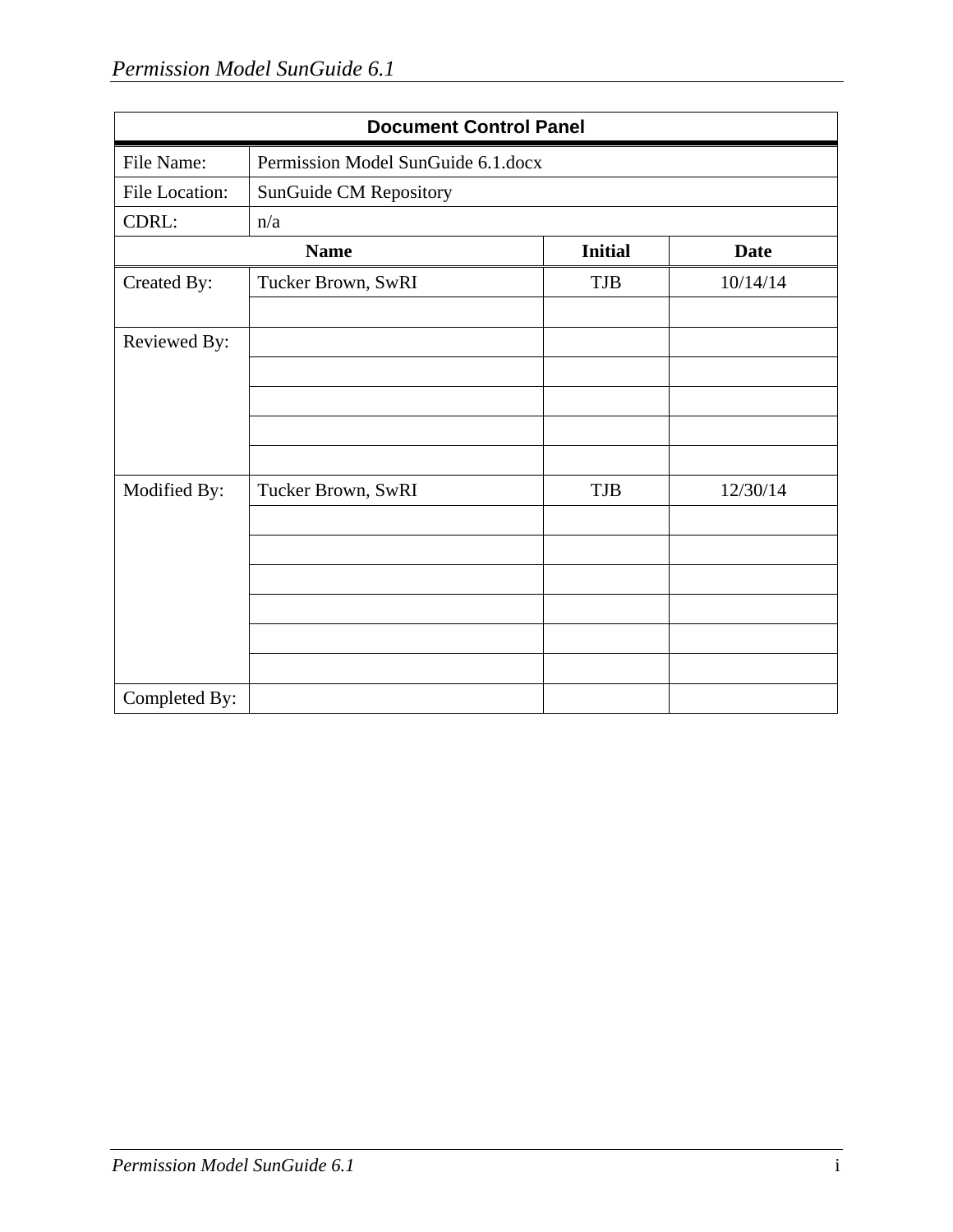### **Table of Contents**

|    |               |  | Page |
|----|---------------|--|------|
|    |               |  |      |
|    |               |  |      |
|    |               |  |      |
| 1. |               |  |      |
|    | 1.1           |  |      |
|    | $1.2^{\circ}$ |  |      |
|    | 1.3           |  |      |
|    | 1.4           |  |      |
| 2. |               |  |      |
|    | 2.1           |  |      |
|    | 2.2           |  |      |
|    |               |  |      |
|    | 2.3           |  |      |

### **List of Figures**

#### Page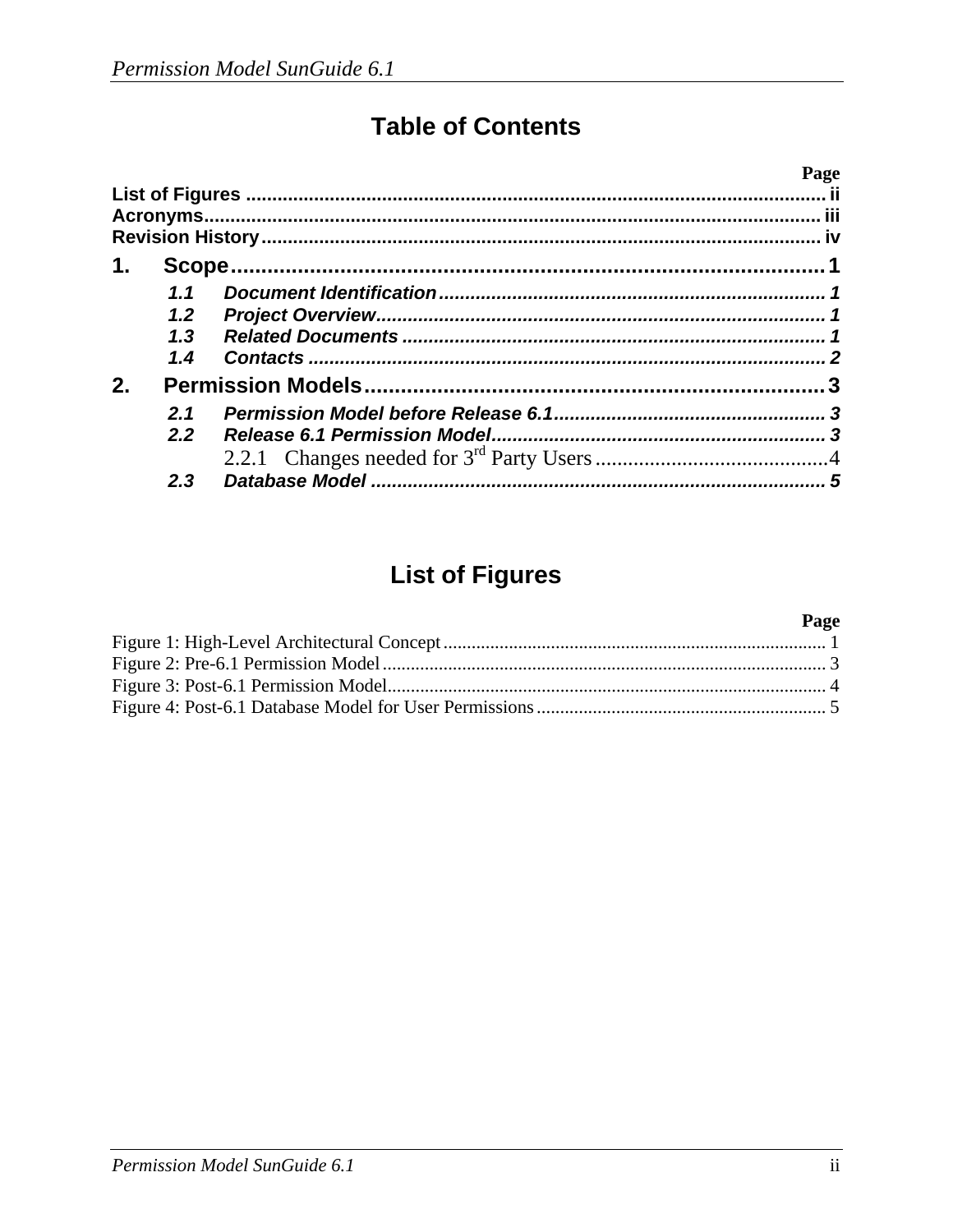## **List of Acronyms**

| DOT Department of Transportation  |
|-----------------------------------|
|                                   |
|                                   |
|                                   |
| SwRISouthwest Research Institute® |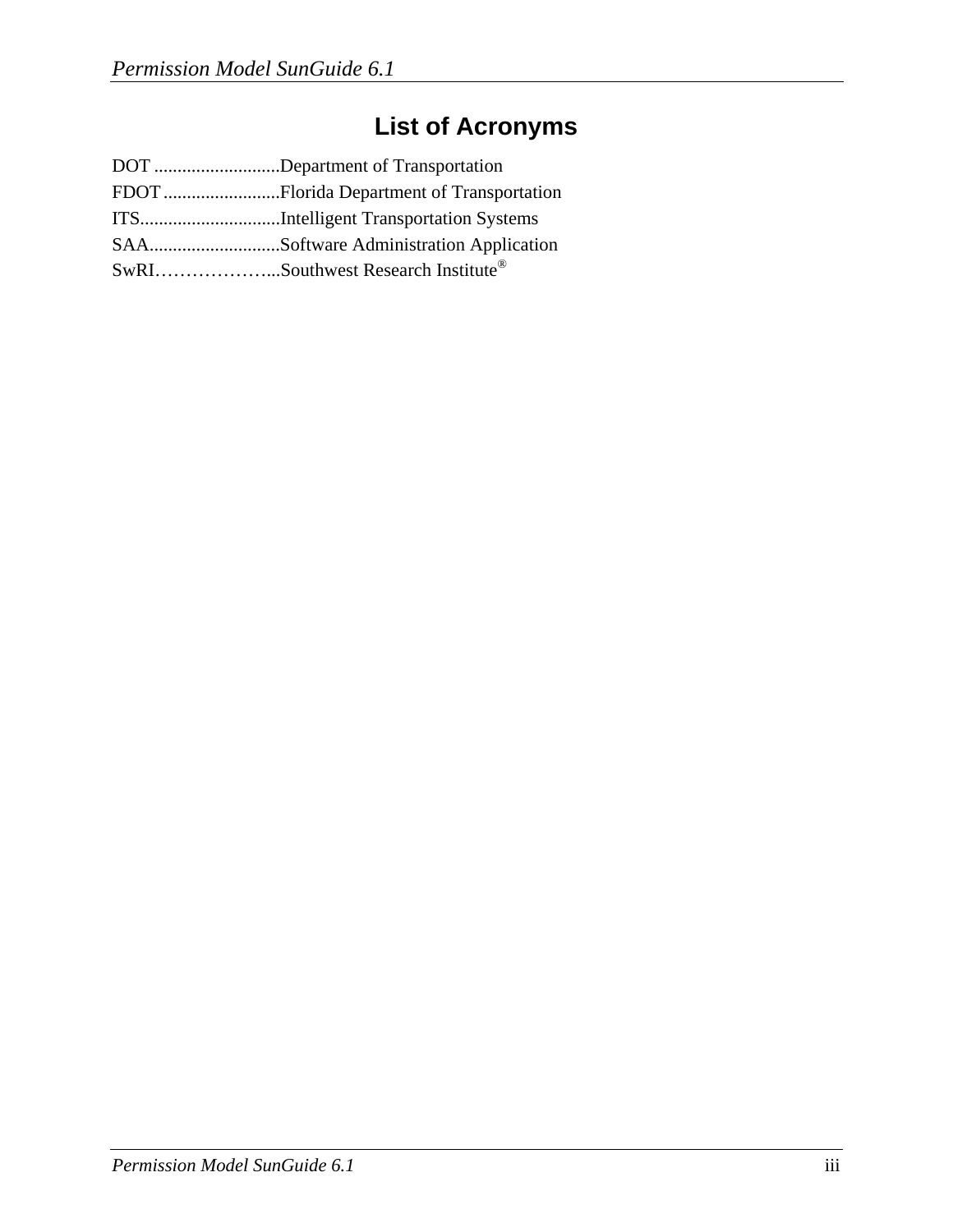### **Revision History**

| <b>Revision</b> | Date              | <b>Changes</b>             |
|-----------------|-------------------|----------------------------|
| 1.0.0           | October 14, 2014  | Initial release            |
| 2.0.0           | December 30, 2014 | Comments by Central Office |
|                 |                   |                            |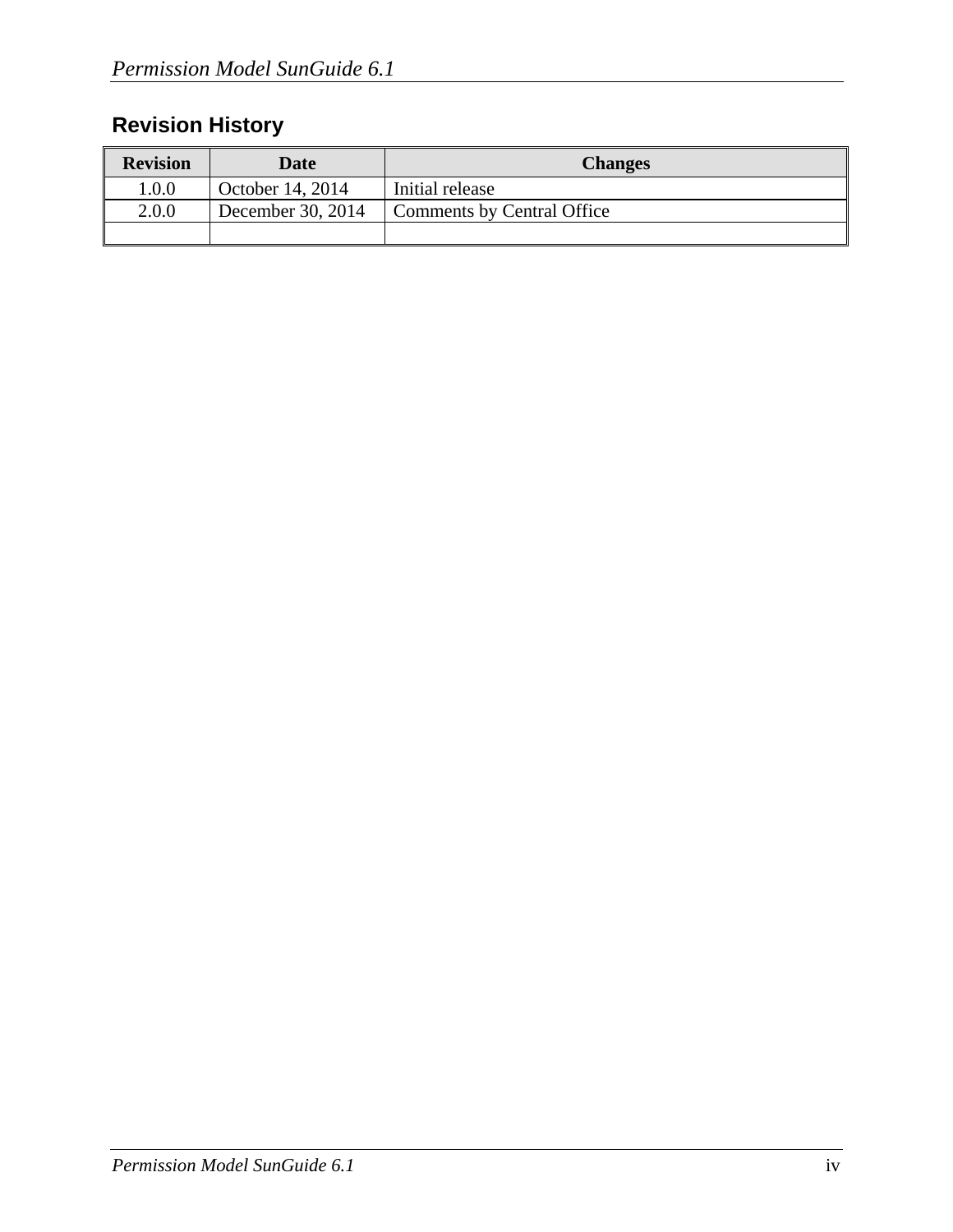### **1. Scope**

#### *1.1 Document Identification*

This document serves as the documentation of change made to the SunGuide version 6.1 permission model.

### *1.2 Project Overview*

The Florida Department of Transportation (FDOT) SunGuide Support, Maintenance and Development Contract, contract number BDQ69, addresses the necessity of supporting, maintaining and performing enhancement development efforts to the SunGuide software. The SunGuide software was developed by the FDOT in a contract from October 2003 through June 2010. The SunGuide software is a set of Intelligent Transportation System (ITS) software that allows the control of roadway devices as well as information exchange across a variety of transportation agencies and is deployed throughout the state of Florida. The SunGuide software is based on ITS software available from the state of Texas with significant customization and development of new software modules to meet the needs of the FDOT.The following figure provides a graphical view of the software to be developed:



**Figure 1: High-Level Architectural Concept** 

The SunGuide development effort began in October 2003 and sixmajor releases have been developed since. After the development, the software will be deployed to a number of Districts and Expressway Authorities throughout Florida and support activities will be performed.

### *1.3 Related Documents*

The following documents were used to develop this document:

 FDOT Scope of Services: *BDQ69,Standard Written Agreement for SunGuide Software Support, Maintenance, and Development, Exhibit A: Scope of Services.* July 1, 2010.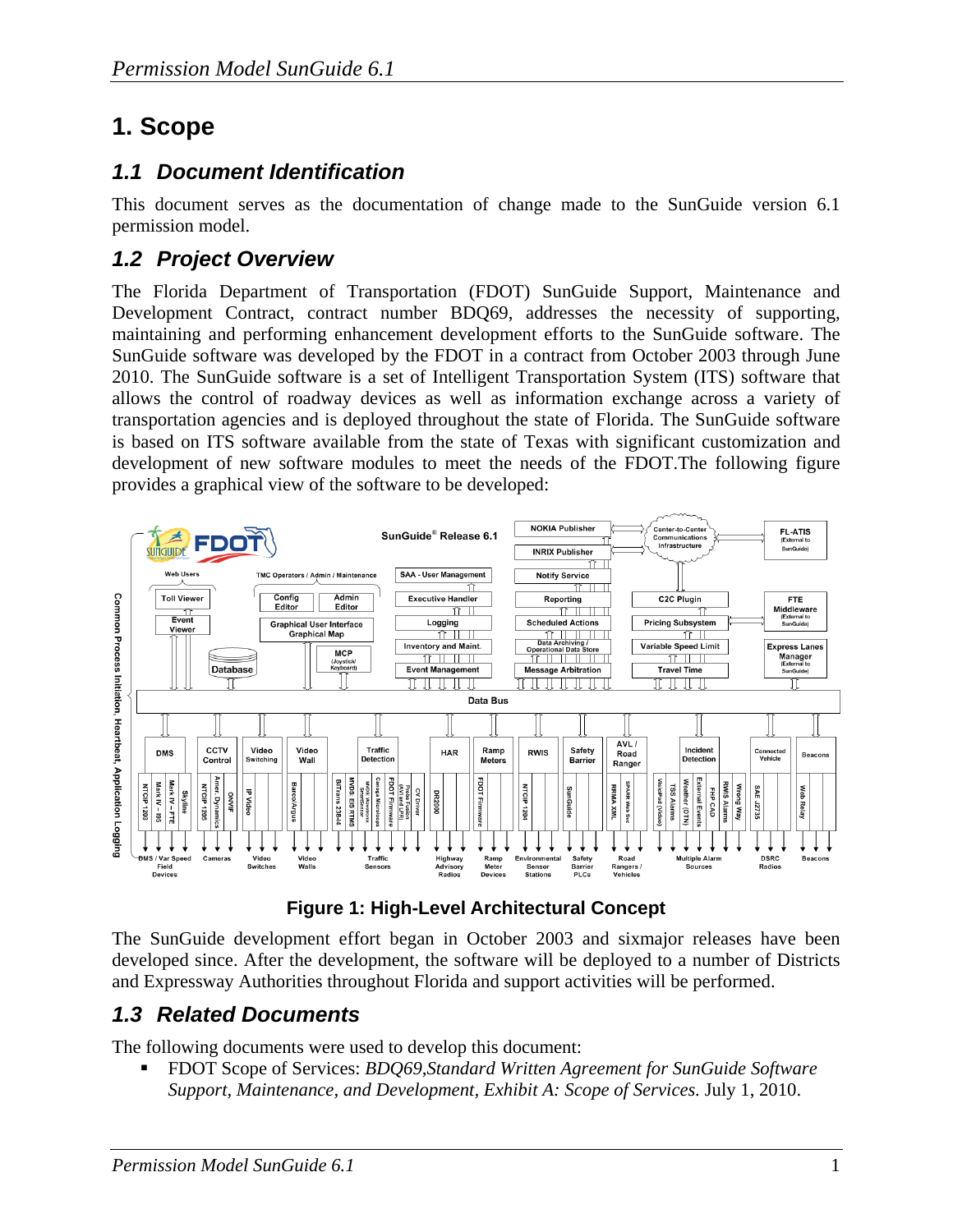- Notice to Proceed: Letter to SwRI for BDQ69, July 1, 2010
- SunGuide Project website: http://sunguide.datasys.swri.edu.

#### *1.4 Contacts*

The following are contact persons for the SunGuide software project:

- Elizabeth Birriel, ITS Section, Traffic Engineering and Operations Office, elizabeth.birriel@dot.state.fl.us, 850-410-5606
- Derek Vollmer, FDOT SunGuide Project Manager, derek.vollmer@dot.state.fl.us, 850-410-5615
- Clay Packard, Atkins Project Manager, clay.packard@dot.state.fl.us, 850-410-5623
- Tucker Brown, SwRI Project Manager, tbrown@swri.com, 210-522-3035
- Roger Strain, SwRI Software Project Manager, rstrain@swri.com, 210-522-6295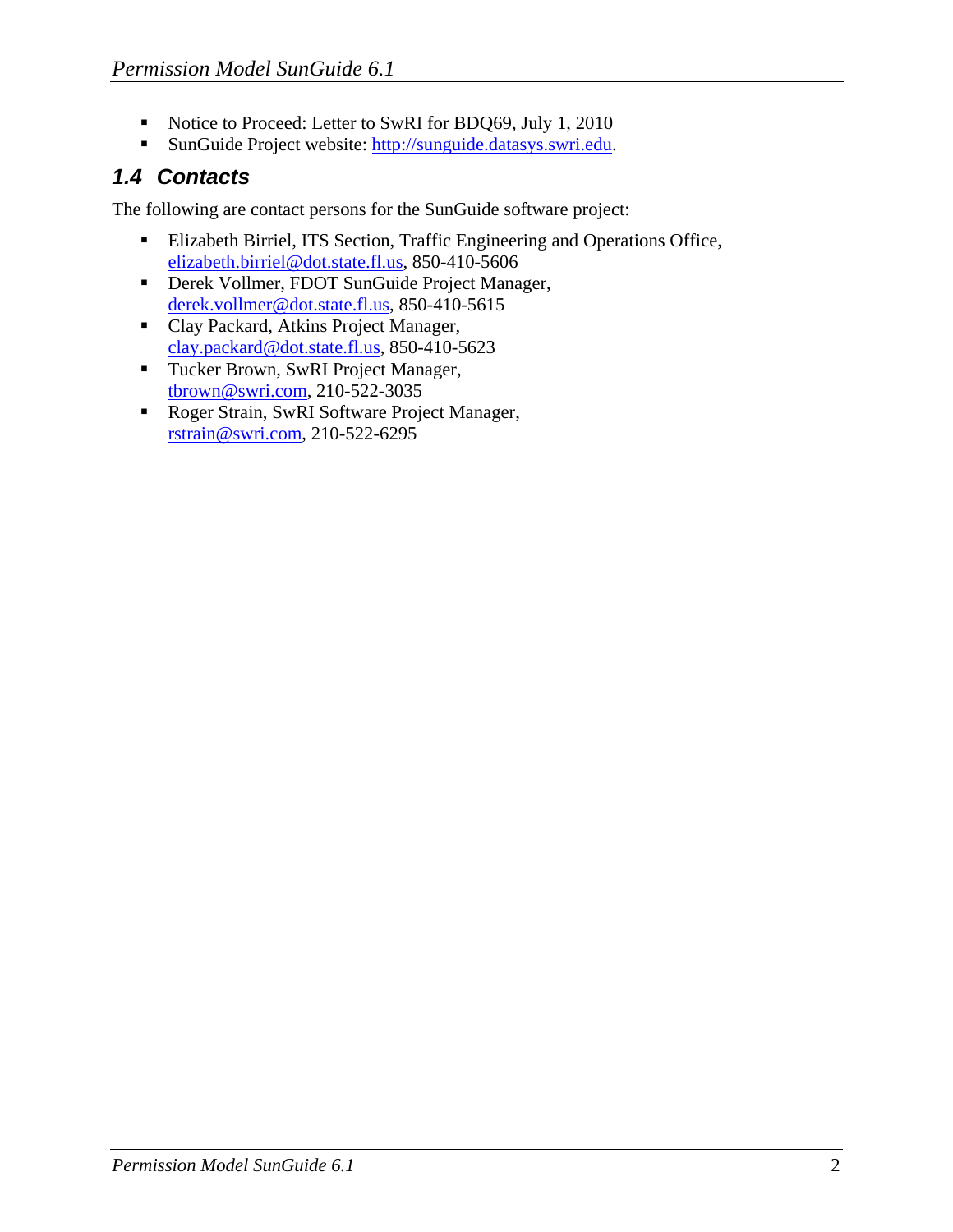### **2. Permission Models**

The following sections describe the current permission model and the model that SunGuide will use in the future.

#### *2.1 Permission Model before Release 6.1*

In the older permission model, SunGuide stored each user's permssions in the database. On startup, a subsystem would be responsible for retrieving permissions relating to that subsystem for all users. Changes to permissions would directly write to the database and then notify subsystems that they must go re-read their permissions from the database. This model is shown below.





#### *2.2 Release 6.1 Permission Model*

In the new permission model, SunGuide will still store permissions in the database but all permissions will be maintained by the Software Administration Application (SAA). Software permissions will now be maintained through the Operator Map and require administrative permissions in order to modify any user's permissions. When a user is added or permissions are changed, these changes are sent to SAA and are written to the SunGuide database. When a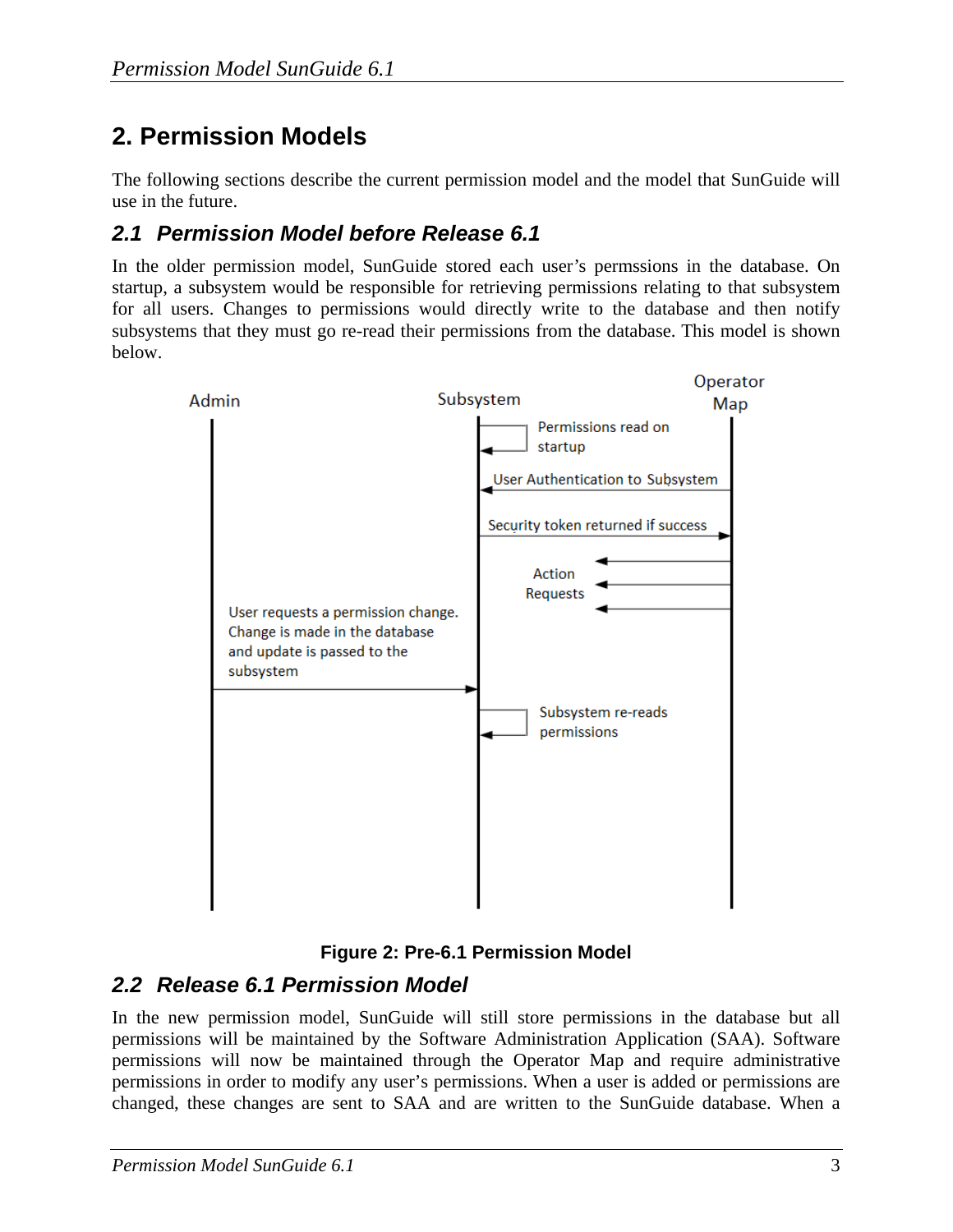subsystem gets an authentication request from a user, the susbsystem will ask SAA to validate the password and return the user's permissions. This model is shown below.



#### **Figure 3: Post-6.1 Permission Model**

#### *2.2.1 Changes needed for 3rd PartyUsers*

If you are a user logging into a subsystem with a username and password via the standard authentication request, **there is no change that will be required**.

SunGuide 6.1 will allow multiple logins for the same username/password combination. While not recommended for third party applications for tracking purposes, a change to the format of the username within the authentication request will enable this functionality. If you wish to use this functionality please use the following format for the username field in the authenticationReq: Username:MachineName:ProcessId

- Username: Standard username, same as the previous request (case sensitive)
- MachineName: Name of the computer where the connection is being established
- ProcessId: Process Id of the program making the connection

Please note that the machine name and process id are what establish a unique id and allow multiple logins. For each login, the combination of these fields should be unique.